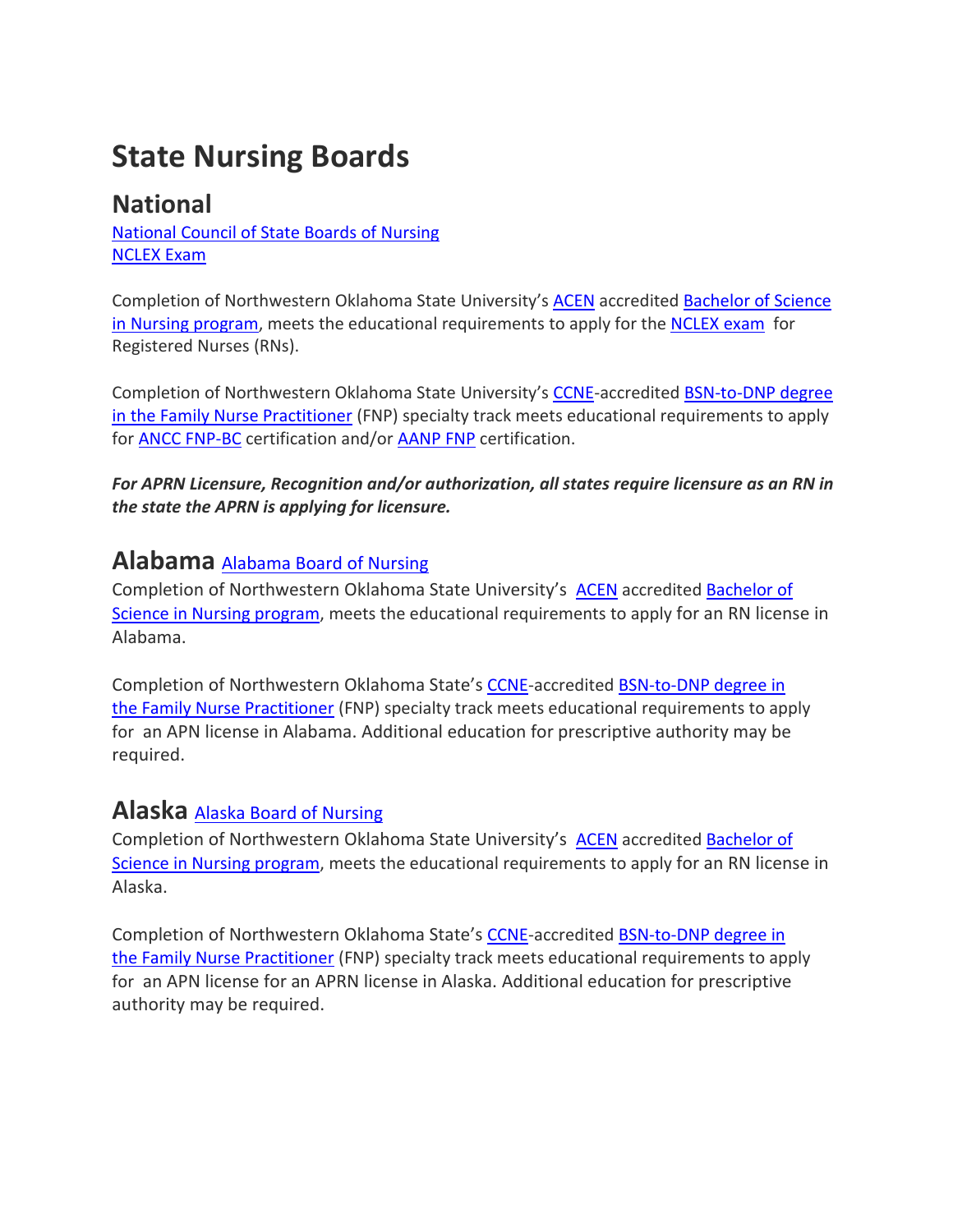# **Arizona** Arizona State Board of [Nursing](https://www.azbn.gov/)

Completion of Northwestern Oklahoma State University's [ACEN](https://www.acenursing.org/acen-home/-) accredited [Bachelor](https://www.nwosu.edu/school-of-professional-studies/nursing/bachelor-of-science-in-nursing) of Science in Nursing [program,](https://www.nwosu.edu/school-of-professional-studies/nursing/bachelor-of-science-in-nursing) meets the educational requirements to apply for an RN license in Arizona

Completion of Northwestern Oklahoma State's [CCNE-](https://www.aacnnursing.org/CCNE)accredited BSN-to-DNP degree in the [Family Nurse Practitioner](https://www.nwosu.edu/graduate-studies/bsn-to-dnp) (FNP) specialty track meets educational requirements to apply for an APN license for an APRN license in Arizona. Additional education for prescriptive authority may be required.

#### **Arkansas** [Arkansas](https://www.arsbn.org/licensing) State Board of Nursing

Completion of Northwestern Oklahoma State University's [ACEN](https://www.acenursing.org/acen-home/-) accredited [Bachelor](https://www.nwosu.edu/school-of-professional-studies/nursing/bachelor-of-science-in-nursing) of Science in Nursing [program,](https://www.nwosu.edu/school-of-professional-studies/nursing/bachelor-of-science-in-nursing) meets the educational requirements to apply for an RN license in Arkansas.

Completion of Northwestern Oklahoma State's [CCNE-](https://www.aacnnursing.org/CCNE)accredited [BSN-to-DNP degree in](https://www.nwosu.edu/graduate-studies/bsn-to-dnp)  the [Family Nurse Practitioner](https://www.nwosu.edu/graduate-studies/bsn-to-dnp) (FNP) specialty track meets educational requirements to apply for an APN license for an APRN license in Arkansas. Additional education for prescriptive authority may be required.

## **California** California Board of [Registered](https://www.rn.ca.gov/) Nursing

The California Board of Registered Nursing reviews transcripts at the time an individual applies for a license to determine whether a program meets curricular [requirements](https://govt.westlaw.com/calregs/Document/ID4BFA30E736B44A99E20EC3DAF9184A7?viewType=FullText&originationContext=documenttoc&transitionType=CategoryPageItem&contextData=(sc.Default)) . Therefore, Northwestern Oklahoma State University's cannot determine if the [ACEN](https://www.acenursing.org/acen-home/-) accredited **[Bachelor](https://www.nwosu.edu/school-of-professional-studies/nursing/bachelor-of-science-in-nursing) of Science in Nursing program** meets the educational requirements to apply for an RN License in California.

Northwestern Oklahoma State University has not determined whether completion of the **[BSN-to-DNP degree in the](https://www.nwosu.edu/graduate-studies/bsn-to-dnp) Family Nurse Practitioner** (FNP) specialty track meets educational requirements to apply for a nurse practitioner license in California.

## **Colorado** [Colorado](https://dpo.colorado.gov/Nursing) Board of Nursing

Completion of Northwestern Oklahoma State University's [ACEN](https://www.acenursing.org/acen-home/-) accredited [Bachelor](https://www.nwosu.edu/school-of-professional-studies/nursing/bachelor-of-science-in-nursing) of Science in Nursing [program,](https://www.nwosu.edu/school-of-professional-studies/nursing/bachelor-of-science-in-nursing) meets the educational requirements to apply for an RN license in Colorado.

Completion of Northwestern Oklahoma State's [CCNE-](https://www.aacnnursing.org/CCNE)accredited [BSN-to-DNP degree in](https://www.nwosu.edu/graduate-studies/bsn-to-dnp)  the [Family Nurse Practitioner](https://www.nwosu.edu/graduate-studies/bsn-to-dnp) (FNP) specialty track meets educational requirements to apply for an APN license for an APRN license in Colorado. Additional education for prescriptive authority may be required.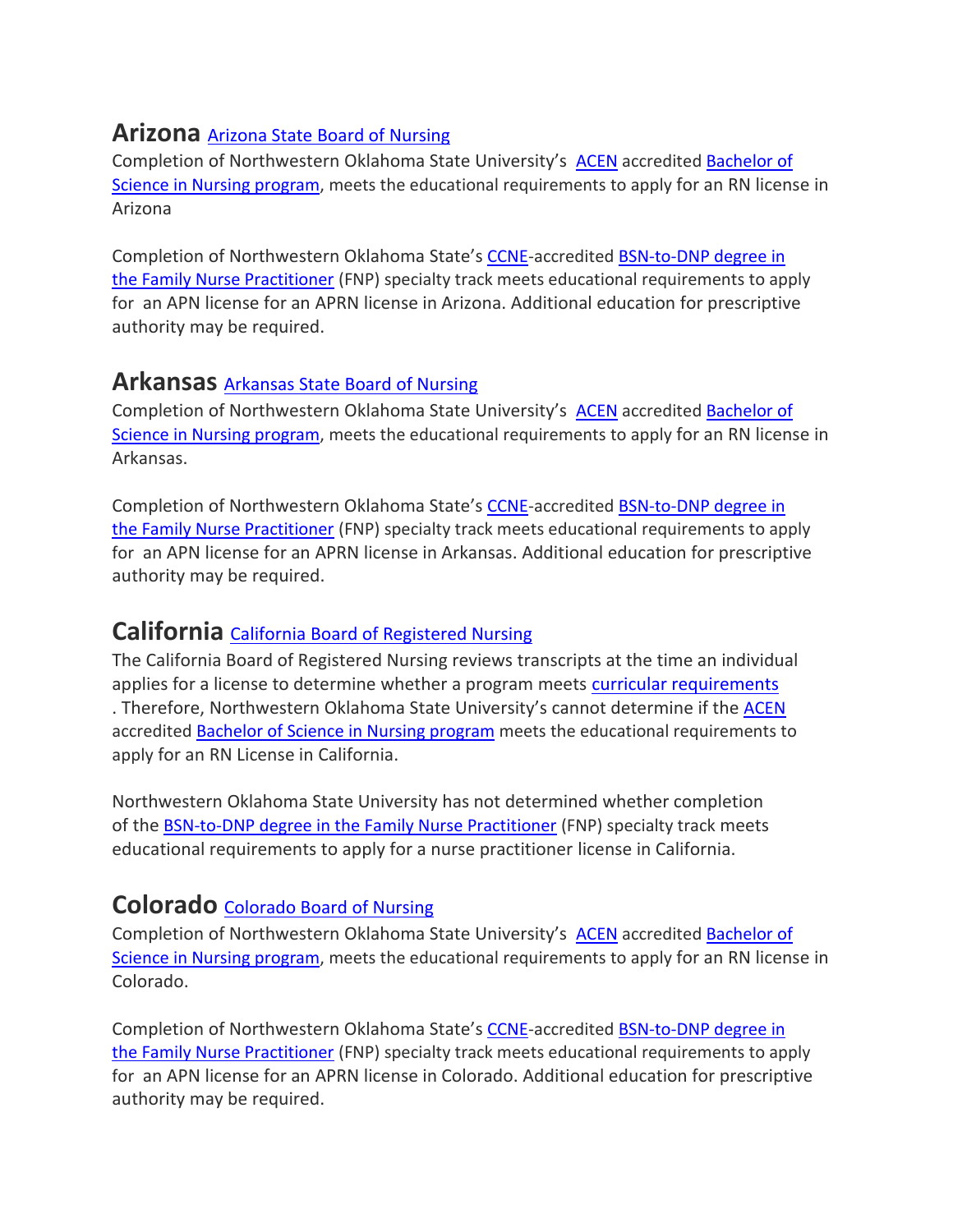## **Connecticut** [Connecticut](https://portal.ct.gov/DPH/Public-Health-Hearing-Office/Board-of-Examiners-for-Nursing/Board-of-Examiners-for-Nursing) Board of Examiners for Nursing

Completion of Northwestern Oklahoma State University's [ACEN](https://www.acenursing.org/acen-home/-) accredited [Bachelor](https://www.nwosu.edu/school-of-professional-studies/nursing/bachelor-of-science-in-nursing) of Science in Nursing [program,](https://www.nwosu.edu/school-of-professional-studies/nursing/bachelor-of-science-in-nursing) meets the educational requirements to apply for an RN license in Connecticut.

Completion of Northwestern Oklahoma State's [CCNE-](https://www.aacnnursing.org/CCNE)accredited BSN-to-DNP degree in the [Family Nurse Practitioner](https://www.nwosu.edu/graduate-studies/bsn-to-dnp) (FNP) specialty track meets educational requirements to apply for an APN license for an APRN license in Connecticut. Additional education for prescriptive authority may be required.

#### **[Delaware](https://dpr.delaware.gov/boards/nursing/)** Delaware Board of Nursing

Completion of Northwestern Oklahoma State University's [ACEN](https://www.acenursing.org/acen-home/-) accredited [Bachelor](https://www.nwosu.edu/school-of-professional-studies/nursing/bachelor-of-science-in-nursing) of Science in Nursing [program,](https://www.nwosu.edu/school-of-professional-studies/nursing/bachelor-of-science-in-nursing) meets the educational requirements to apply for an RN license in Delaware.

Completion of Northwestern Oklahoma State's [CCNE-](https://www.aacnnursing.org/CCNE)accredited [BSN-to-DNP degree in](https://www.nwosu.edu/graduate-studies/bsn-to-dnp)  the [Family Nurse Practitioner](https://www.nwosu.edu/graduate-studies/bsn-to-dnp) (FNP) specialty track meets educational requirements to apply for an APN license for an APRN license in Delaware. Additional education for prescriptive authority may be required.

## **District of Columbia** District of [Columbia](https://dchealth.dc.gov/node/149382) Board of Nursing

Northwestern Oklahoma State University has not determined whether the [ACEN](https://www.acenursing.org/acen-home/-) accredited [Bachelor](https://www.nwosu.edu/school-of-professional-studies/nursing/bachelor-of-science-in-nursing) of Science in Nursing program meets the educational requirements to apply for an RN license in the District of Columbia.

Northwestern Oklahoma State University has not determined whether completion of the [BSN-to-DNP degree in the](https://www.nwosu.edu/graduate-studies/bsn-to-dnp) Family Nurse Practitioner (FNP) specialty track meets educational requirements to apply for a nurse practitioner license in the District of Columbia.

#### **Florida** Florida Board of [Nursing](http://floridasnursing.gov/)

Completion of Northwestern Oklahoma State University's [ACEN](https://www.acenursing.org/acen-home/-) accredited [Bachelor](https://www.nwosu.edu/school-of-professional-studies/nursing/bachelor-of-science-in-nursing) of Science in Nursing [program,](https://www.nwosu.edu/school-of-professional-studies/nursing/bachelor-of-science-in-nursing) meets the educational requirements to apply for an RN license in Florida.

Completion of Northwestern Oklahoma State's [CCNE-](https://www.aacnnursing.org/CCNE)accredited [BSN-to-DNP degree in](https://www.nwosu.edu/graduate-studies/bsn-to-dnp)  the [Family Nurse Practitioner](https://www.nwosu.edu/graduate-studies/bsn-to-dnp) (FNP) specialty track meets educational requirements to apply for an APN license for an APRN license in Florida. Additional education for prescriptive authority may be required.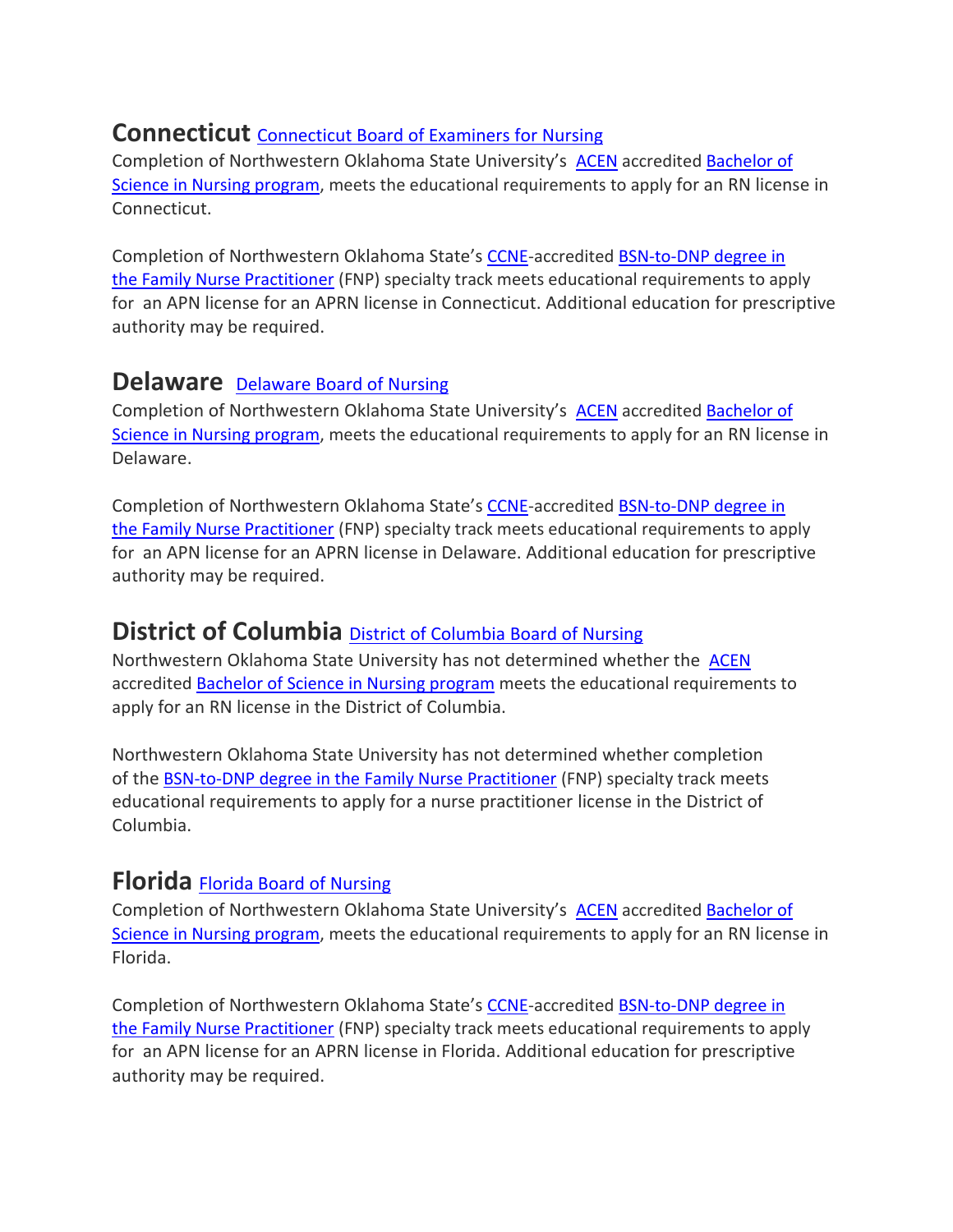# **Georgia** [Georgia](http://sos.ga.gov/index.php/licensing/plb/45) Board of Nursing

Completion of Northwestern Oklahoma State University's [ACEN](https://www.acenursing.org/acen-home/-) accredited [Bachelor](https://www.nwosu.edu/school-of-professional-studies/nursing/bachelor-of-science-in-nursing) of Science in Nursing [program,](https://www.nwosu.edu/school-of-professional-studies/nursing/bachelor-of-science-in-nursing) meets the educational requirements to apply for an RN license in Georgia

Completion of Northwestern Oklahoma State's [CCNE-](https://www.aacnnursing.org/CCNE)accredited BSN-to-DNP degree in the [Family Nurse Practitioner](https://www.nwosu.edu/graduate-studies/bsn-to-dnp) (FNP) specialty track meets educational requirements to apply for an APN license for an APRN license in Georgia. Additional education for prescriptive authority may be required.

#### **Hawaii** Hawaii [Department](http://cca.hawaii.gov/pvl/boards/nursing/) of Commerce and Consumer Affairs (Nursing)

Completion of Northwestern Oklahoma State University's [ACEN](https://www.acenursing.org/acen-home/-) accredited [Bachelor](https://www.nwosu.edu/school-of-professional-studies/nursing/bachelor-of-science-in-nursing) of Science in Nursing [program,](https://www.nwosu.edu/school-of-professional-studies/nursing/bachelor-of-science-in-nursing) meets the educational requirements to apply for an RN license in Hawaii.

Completion of Northwestern Oklahoma State's [CCNE-](https://www.aacnnursing.org/CCNE)accredited [BSN-to-DNP degree in](https://www.nwosu.edu/graduate-studies/bsn-to-dnp)  the [Family Nurse Practitioner](https://www.nwosu.edu/graduate-studies/bsn-to-dnp) (FNP) specialty track meets educational requirements to apply for an APN license for an APRN license in Hawaii. Additional education for prescriptive authority may be required.

#### **Idaho** State of Idaho Board of Nursing

Completion of Northwestern Oklahoma State University's [ACEN](https://www.acenursing.org/acen-home/-) accredited [Bachelor](https://www.nwosu.edu/school-of-professional-studies/nursing/bachelor-of-science-in-nursing) of Science in Nursing [program,](https://www.nwosu.edu/school-of-professional-studies/nursing/bachelor-of-science-in-nursing) meets the educational requirements to apply for an RN license in Idaho.

Completion of Northwestern Oklahoma State's [CCNE-](https://www.aacnnursing.org/CCNE)accredited [BSN-to-DNP degree in](https://www.nwosu.edu/graduate-studies/bsn-to-dnp)  the [Family Nurse Practitioner](https://www.nwosu.edu/graduate-studies/bsn-to-dnp) (FNP) specialty track meets educational requirements to apply for an APN license for an APRN license in Idaho. Additional education for prescriptive authority may be required.

#### **Illinois** Illinois Department of Financial and [Professional](http://www.idfpr.com/profs/Nursing.asp) Regulation

Northwestern Oklahoma State University has not determined whether the **[ACEN](https://www.acenursing.org/acen-home/-)** accredited [Bachelor](https://www.nwosu.edu/school-of-professional-studies/nursing/bachelor-of-science-in-nursing) of Science in Nursing program meets the educational requirements to apply for an RN license in Illinois.

Completion of Northwestern Oklahoma State's [CCNE-](https://www.aacnnursing.org/CCNE)accredited [BSN-to-DNP degree in](https://www.nwosu.edu/graduate-studies/bsn-to-dnp)  the [Family Nurse Practitioner](https://www.nwosu.edu/graduate-studies/bsn-to-dnp) (FNP) specialty track meets educational requirements to apply for an APN license for an APRN license in Illinois. Additional education for prescriptive authority may be required.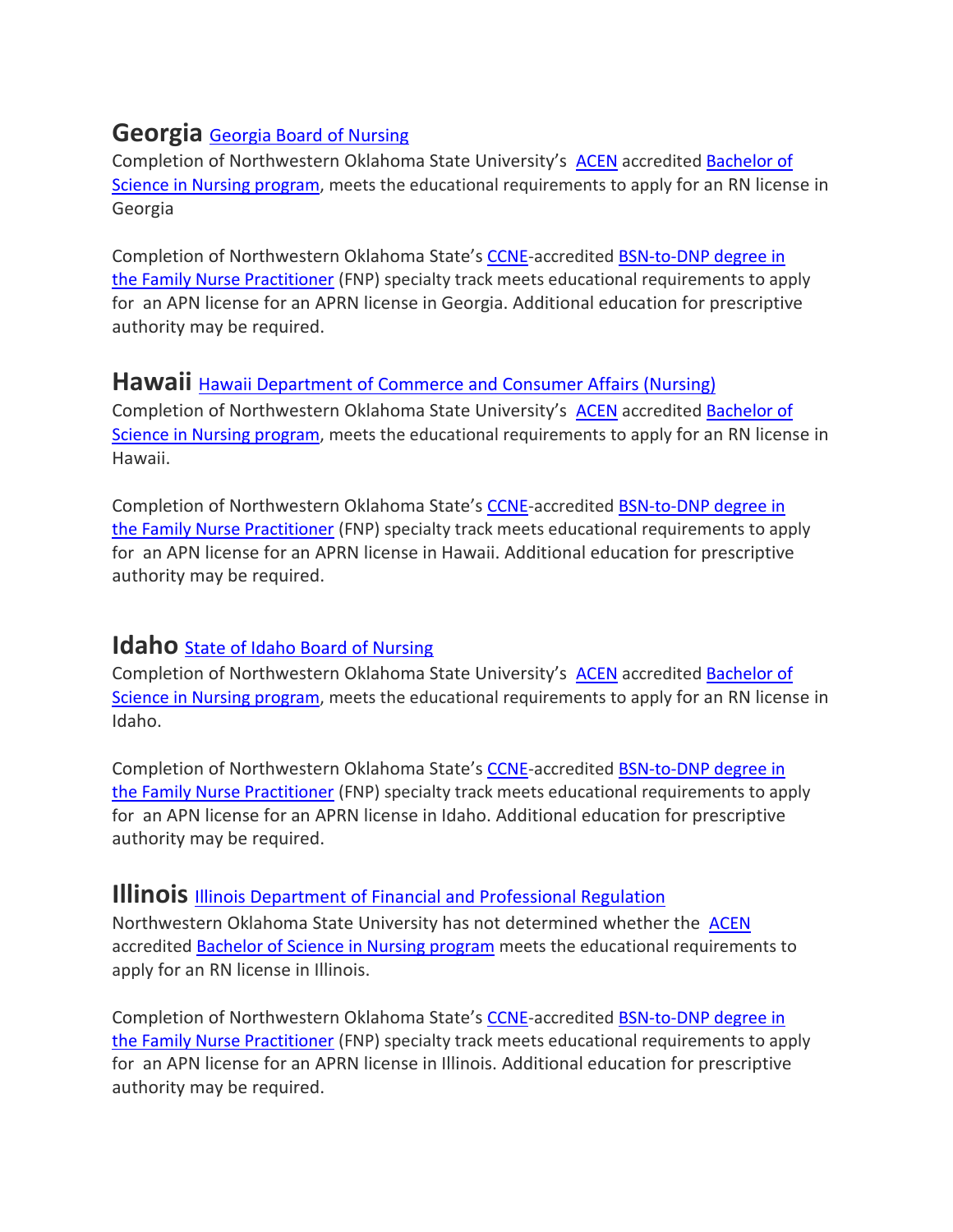## **Indiana** Indiana State Board of Nursing

Completion of Northwestern Oklahoma State University's [ACEN](https://www.acenursing.org/acen-home/-) accredited [Bachelor](https://www.nwosu.edu/school-of-professional-studies/nursing/bachelor-of-science-in-nursing) of Science in Nursing [program,](https://www.nwosu.edu/school-of-professional-studies/nursing/bachelor-of-science-in-nursing) meets the educational requirements to apply for an RN license in Indiana.

Completion of Northwestern Oklahoma State's [CCNE-](https://www.aacnnursing.org/CCNE)accredited [BSN-to-DNP degree in](https://www.nwosu.edu/graduate-studies/bsn-to-dnp)  the [Family Nurse Practitioner](https://www.nwosu.edu/graduate-studies/bsn-to-dnp) (FNP) specialty track meets educational requirements to apply for an APN license for an APRN license in Indiana. Additional education for prescriptive authority may be required.

#### **IOWA** Iowa Board of Nursing

Completion of Northwestern Oklahoma State University's [ACEN](https://www.acenursing.org/acen-home/-) accredited [Bachelor](https://www.nwosu.edu/school-of-professional-studies/nursing/bachelor-of-science-in-nursing) of Science in Nursing [program,](https://www.nwosu.edu/school-of-professional-studies/nursing/bachelor-of-science-in-nursing) meets the educational requirements to apply for an RN license in Iowa.

Completion of Northwestern Oklahoma State's [CCNE-](https://www.aacnnursing.org/CCNE)accredited [BSN-to-DNP degree in](https://www.nwosu.edu/graduate-studies/bsn-to-dnp)  the [Family Nurse Practitioner](https://www.nwosu.edu/graduate-studies/bsn-to-dnp) (FNP) specialty track meets educational requirements to apply for an APN license for an APRN license in Iowa. Additional education for prescriptive authority may be required.

#### **Kansas** Kansas State Board of [Nursing](https://ksbn.kansas.gov/)

Completion of Northwestern Oklahoma State University's [ACEN](https://www.acenursing.org/acen-home/-) accredited [Bachelor](https://www.nwosu.edu/school-of-professional-studies/nursing/bachelor-of-science-in-nursing) of Science in Nursing [program,](https://www.nwosu.edu/school-of-professional-studies/nursing/bachelor-of-science-in-nursing) meets the educational requirements to apply for an RN license in Kansas.

Completion of Northwestern Oklahoma State's [CCNE-](https://www.aacnnursing.org/CCNE)accredited [BSN-to-DNP degree in](https://www.nwosu.edu/graduate-studies/bsn-to-dnp)  the [Family Nurse Practitioner](https://www.nwosu.edu/graduate-studies/bsn-to-dnp) (FNP) specialty track meets educational requirements to apply for an APN license for an APRN license in Kansas. Additional education for prescriptive authority may be required.

#### **[Kentucky](https://kbn.ky.gov/Pages/default.aspx)** Kentucky Board of Nursing

Completion of Northwestern Oklahoma State University's [ACEN](https://www.acenursing.org/acen-home/-) accredited [Bachelor](https://www.nwosu.edu/school-of-professional-studies/nursing/bachelor-of-science-in-nursing) of Science in Nursing [program,](https://www.nwosu.edu/school-of-professional-studies/nursing/bachelor-of-science-in-nursing) meets the educational requirements to apply for an RN license in Kentucky.

Completion of Northwestern Oklahoma State's [CCNE-](https://www.aacnnursing.org/CCNE)accredited [BSN-to-DNP degree in](https://www.nwosu.edu/graduate-studies/bsn-to-dnp)  the [Family Nurse Practitioner](https://www.nwosu.edu/graduate-studies/bsn-to-dnp) (FNP) specialty track meets educational requirements to apply for an APN license for an APRN license in Kentucky. Additional education for prescriptive authority may be required.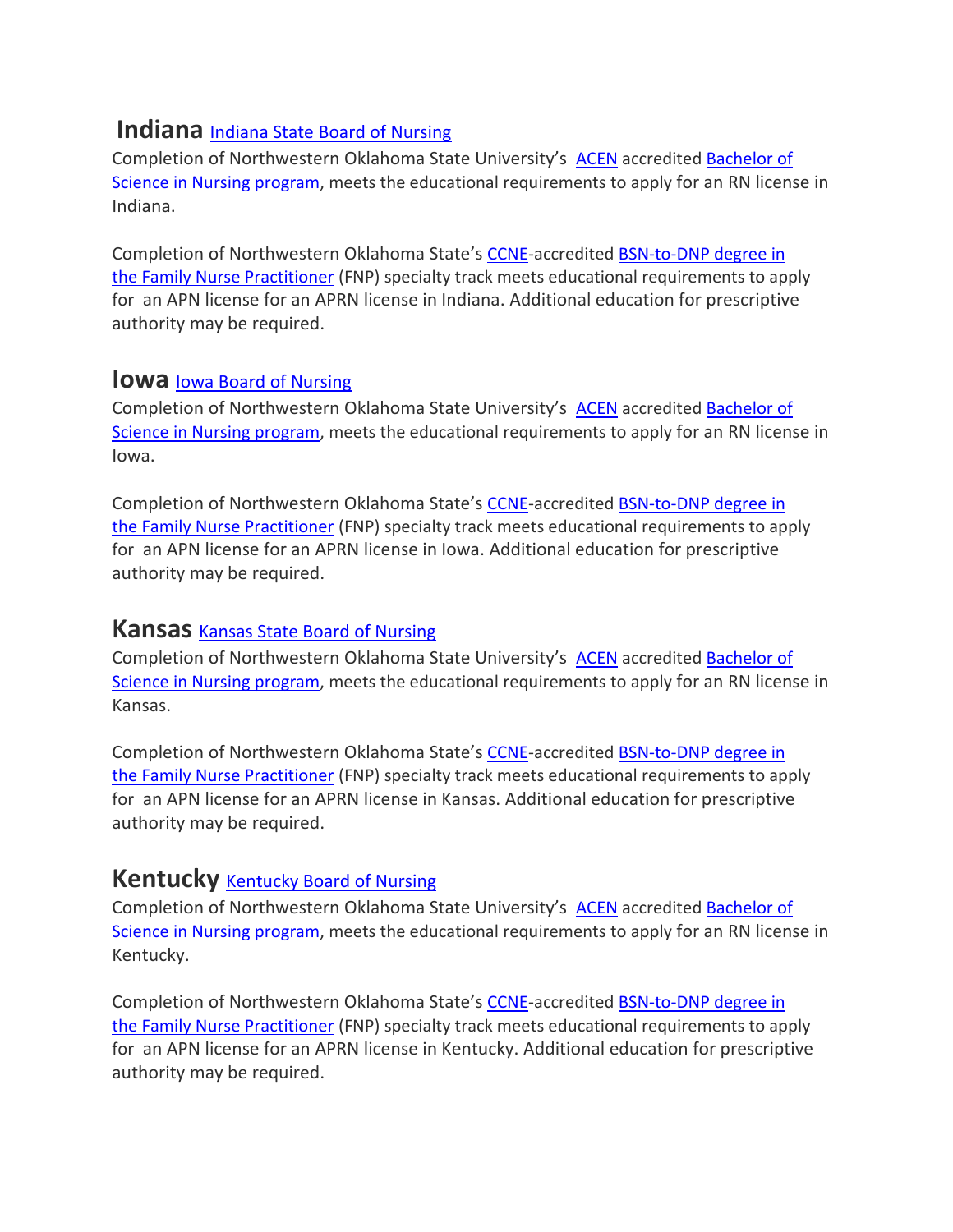## **Louisiana** [Louisiana](http://www.lsbn.state.la.us/) State Board of Nursing

The Louisiana Board of Registered Nursing reviews transcripts at the time an individual applies for a license to determine whether a program meets curricular [requirements.](https://govt.westlaw.com/calregs/Document/ID4BFA30E736B44A99E20EC3DAF9184A7?viewType=FullText&originationContext=documenttoc&transitionType=CategoryPageItem&contextData=(sc.Default)) Therefore, Northwestern Oklahoma State University cannot determine if the [ACEN](https://www.acenursing.org/acen-home/-) accredited [Bachelor](https://www.nwosu.edu/school-of-professional-studies/nursing/bachelor-of-science-in-nursing) of Science in Nursing program meets the educational requirements to apply for an RN License in Louisiana.

The Louisiana State Board of Nursing reviews transcripts at the time an individual applies for an APRN license to determine whether the program meets Board requirements. Therefore, Northwestern Oklahoma State cannot determine whether completion of State's [CCNE-](https://www.aacnnursing.org/CCNE)accredited [BSN-to-DNP degree in the](https://www.nwosu.edu/graduate-studies/bsn-to-dnp) Family Nurse Practitioner (FNP) specialty track meets educational requirements to apply for an APN license for an APRN license in Louisiana.

## **Maine** Maine Board of [Nursing](http://www.maine.gov/boardofnursing/)

Completion of Northwestern Oklahoma State University's [ACEN](https://www.acenursing.org/acen-home/-) accredited [Bachelor](https://www.nwosu.edu/school-of-professional-studies/nursing/bachelor-of-science-in-nursing) of Science in Nursing [program,](https://www.nwosu.edu/school-of-professional-studies/nursing/bachelor-of-science-in-nursing) meets the educational requirements to apply for an RN license in Maine.

Completion of Northwestern Oklahoma State's [CCNE-](https://www.aacnnursing.org/CCNE)accredited [BSN-to-DNP degree in](https://www.nwosu.edu/graduate-studies/bsn-to-dnp)  the [Family Nurse Practitioner](https://www.nwosu.edu/graduate-studies/bsn-to-dnp) (FNP) specialty track meets educational requirements to apply for an APN license for an APRN license in Kentucky. Additional education for prescriptive authority may be required.

## **Maryland** [Maryland](http://mbon.maryland.gov/Pages/default.aspx) Board of Nursing

Completion of Northwestern Oklahoma State University's [ACEN](https://www.acenursing.org/acen-home/-) accredited [Bachelor](https://www.nwosu.edu/school-of-professional-studies/nursing/bachelor-of-science-in-nursing) of Science in Nursing [program,](https://www.nwosu.edu/school-of-professional-studies/nursing/bachelor-of-science-in-nursing) meets the educational requirements to apply for an RN license in Maryland.

Completion of Northwestern Oklahoma State's [CCNE-](https://www.aacnnursing.org/CCNE)accredited [BSN-to-DNP degree in](https://www.nwosu.edu/graduate-studies/bsn-to-dnp)  the [Family Nurse Practitioner](https://www.nwosu.edu/graduate-studies/bsn-to-dnp) (FNP) specialty track meets educational requirements to apply for an APN license for an APRN license in Maryland. Additional education for prescriptive authority may be required.

**Massachusetts** [Massachusetts](http://www.mass.gov/eohhs/gov/departments/dph/programs/hcq/dhpl/nursing/) Department of Health and Human Services (Nursing) Completion of Northwestern Oklahoma State University's [ACEN](https://www.acenursing.org/acen-home/-) accredited [Bachelor](https://www.nwosu.edu/school-of-professional-studies/nursing/bachelor-of-science-in-nursing) of Science in Nursing [program,](https://www.nwosu.edu/school-of-professional-studies/nursing/bachelor-of-science-in-nursing) meets the educational requirements to apply for an RN license in Massachusetts.

Completion of Northwestern Oklahoma State's [CCNE-](https://www.aacnnursing.org/CCNE)accredited [BSN-to-DNP degree in](https://www.nwosu.edu/graduate-studies/bsn-to-dnp)  the [Family Nurse Practitioner](https://www.nwosu.edu/graduate-studies/bsn-to-dnp) (FNP) specialty track meets educational requirements to apply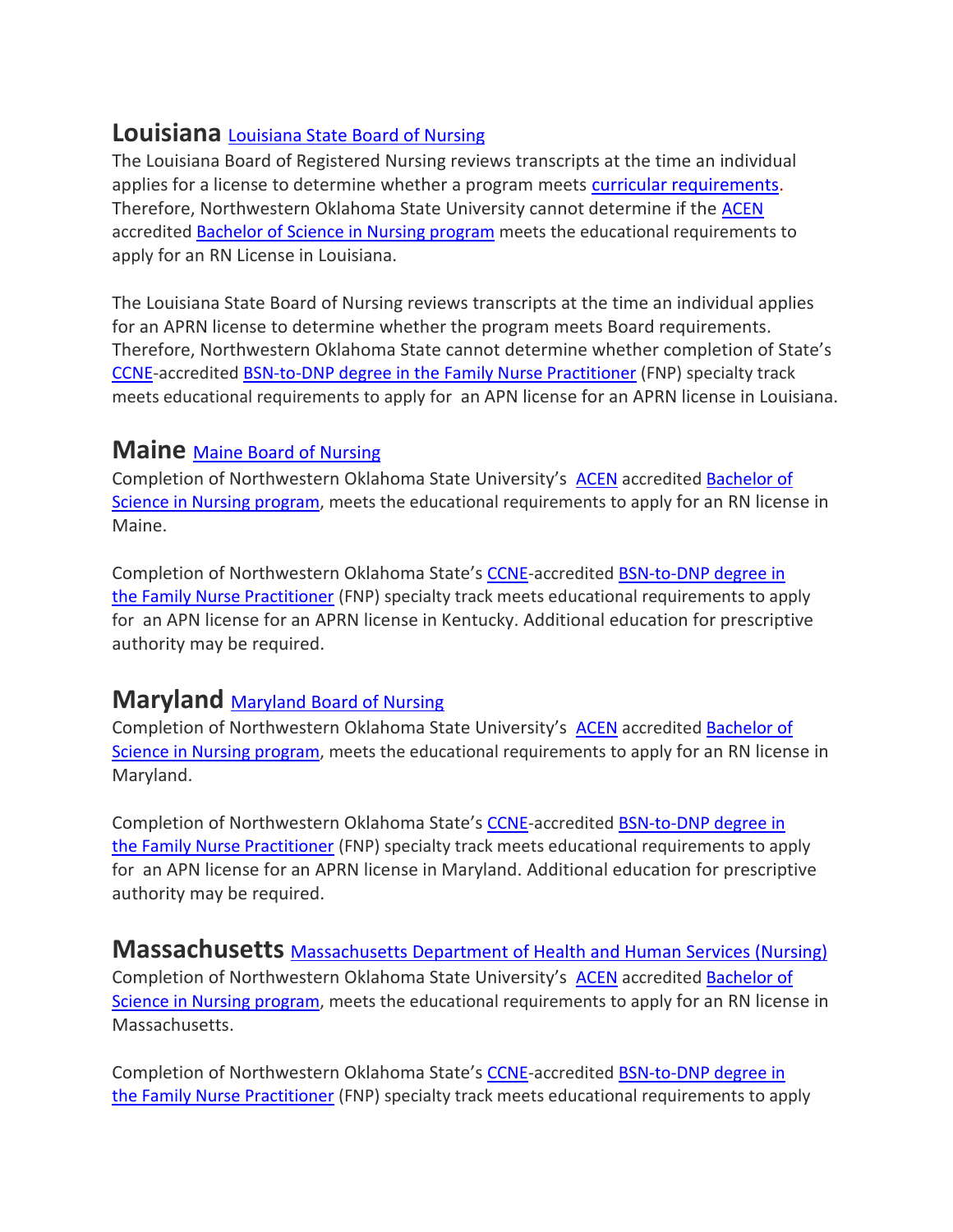for an APN license for an APRN license in Massachusetts. Additional education for prescriptive authority may be required.

#### **Michigan** [Michigan](http://www.michigan.gov/lara/0,4601,7-154-72600_72603_27529_27542---,00.html) Board of Nursing

Completion of Northwestern Oklahoma State University's [ACEN](https://www.acenursing.org/acen-home/-) accredited [Bachelor](https://www.nwosu.edu/school-of-professional-studies/nursing/bachelor-of-science-in-nursing) of Science in Nursing [program,](https://www.nwosu.edu/school-of-professional-studies/nursing/bachelor-of-science-in-nursing) meets the educational requirements to apply for an RN license in Michigan.

Completion of Northwestern Oklahoma State's [CCNE-](https://www.aacnnursing.org/CCNE)accredited [BSN-to-DNP degree in](https://www.nwosu.edu/graduate-studies/bsn-to-dnp)  the [Family Nurse Practitioner](https://www.nwosu.edu/graduate-studies/bsn-to-dnp) (FNP) specialty track meets educational requirements to apply for an APN license for an APRN license in Michigan. Additional education for prescriptive authority may be required.

#### **Minnesota** [Minnesota](https://mn.gov/boards/nursing/) Board of Nursing

Completion of Northwestern Oklahoma State University's [ACEN](https://www.acenursing.org/acen-home/-) accredited [Bachelor](https://www.nwosu.edu/school-of-professional-studies/nursing/bachelor-of-science-in-nursing) of Science in Nursing [program,](https://www.nwosu.edu/school-of-professional-studies/nursing/bachelor-of-science-in-nursing) meets the educational requirements to apply for an RN license in Minnesota.

Completion of Northwestern Oklahoma State's [CCNE-](https://www.aacnnursing.org/CCNE)accredited [BSN-to-DNP degree in](https://www.nwosu.edu/graduate-studies/bsn-to-dnp)  the [Family Nurse Practitioner](https://www.nwosu.edu/graduate-studies/bsn-to-dnp) (FNP) specialty track meets educational requirements to apply for an APN license for an APRN license in Minnesota. Additional education for prescriptive authority may be required.

# **[Mississippi](https://www.msbn.ms.gov/)** Mississippi Board of Nursing

Northwestern Oklahoma State University cannot determine if the [ACEN](https://www.acenursing.org/acen-home/-) accredited [Bachelor](https://www.nwosu.edu/school-of-professional-studies/nursing/bachelor-of-science-in-nursing) of Science in Nursing [program](https://www.nwosu.edu/school-of-professional-studies/nursing/bachelor-of-science-in-nursing) meets the educational requirements to apply for an RN License in Mississippi.

Completion of Northwestern Oklahoma State's [CCNE-](https://www.aacnnursing.org/CCNE)accredited [BSN-to-DNP degree in](https://www.nwosu.edu/graduate-studies/bsn-to-dnp)  the [Family Nurse Practitioner](https://www.nwosu.edu/graduate-studies/bsn-to-dnp) (FNP) specialty track meets educational requirements to apply for an APN license for an APRN license in Mississippi. Additional education for prescriptive authority may be required.

## **Missouri** [Missouri](http://www.pr.mo.gov/nursing.asp) Board of Nursing

Completion of Northwestern Oklahoma State University's [ACEN](https://www.acenursing.org/acen-home/-) accredited [Bachelor](https://www.nwosu.edu/school-of-professional-studies/nursing/bachelor-of-science-in-nursing) of Science in Nursing [program,](https://www.nwosu.edu/school-of-professional-studies/nursing/bachelor-of-science-in-nursing) meets the educational requirements to apply for an RN license in Missouri.

Completion of Northwestern Oklahoma State's [CCNE-](https://www.aacnnursing.org/CCNE)accredited **BSN-to-DNP** degree in the [Family Nurse Practitioner](https://www.nwosu.edu/graduate-studies/bsn-to-dnp) (FNP) specialty track meets educational requirements to apply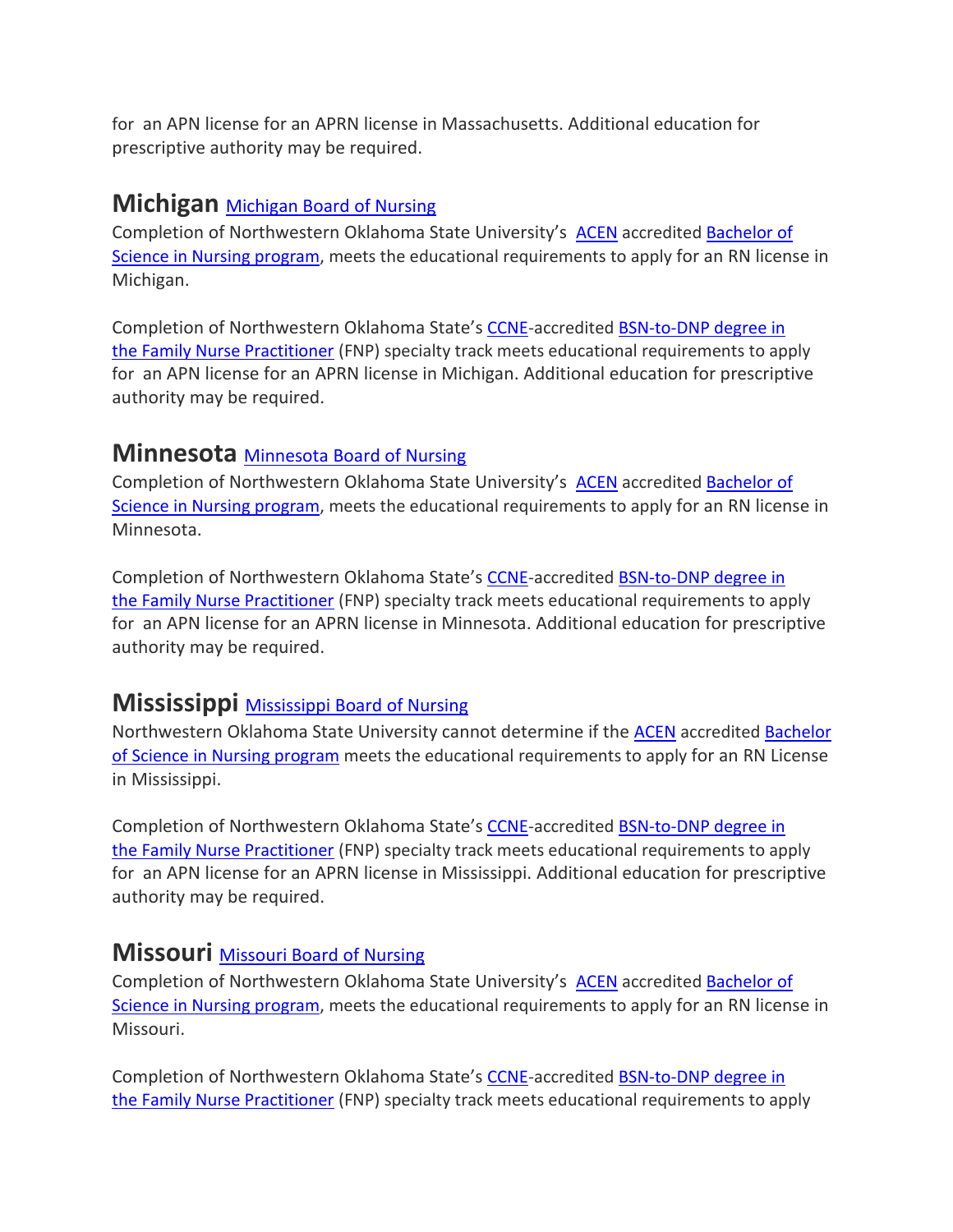for an APN license for an APRN license in Missouri. Additional education for prescriptive authority may be required.

#### **Montana** [Montana](http://boards.bsd.dli.mt.gov/nur) Board of Nursing

Completion of Northwestern Oklahoma State University's [ACEN](https://www.acenursing.org/acen-home/-) accredited [Bachelor](https://www.nwosu.edu/school-of-professional-studies/nursing/bachelor-of-science-in-nursing) of Science in Nursing [program,](https://www.nwosu.edu/school-of-professional-studies/nursing/bachelor-of-science-in-nursing) meets the educational requirements to apply for an RN license in Montana.

Completion of Northwestern Oklahoma State's [CCNE-](https://www.aacnnursing.org/CCNE)accredited [BSN-to-DNP degree in](https://www.nwosu.edu/graduate-studies/bsn-to-dnp)  the [Family Nurse Practitioner](https://www.nwosu.edu/graduate-studies/bsn-to-dnp) (FNP) specialty track meets educational requirements to apply for an APN license for an APRN license in Montana. Additional education for prescriptive authority may be required.

## **Nebraska** Nebraska [Department](http://dhhs.ne.gov/licensure/Pages/Nurse-Licensing.aspx) of Health and Human Services (Nursing)

Completion of Northwestern Oklahoma State University's [ACEN](https://www.acenursing.org/acen-home/-) accredited [Bachelor](https://www.nwosu.edu/school-of-professional-studies/nursing/bachelor-of-science-in-nursing) of Science in Nursing [program,](https://www.nwosu.edu/school-of-professional-studies/nursing/bachelor-of-science-in-nursing) meets the educational requirements to apply for an RN license in Nebraska.

Completion of Northwestern Oklahoma State's [CCNE-](https://www.aacnnursing.org/CCNE)accredited [BSN-to-DNP degree in](https://www.nwosu.edu/graduate-studies/bsn-to-dnp)  the [Family Nurse Practitioner](https://www.nwosu.edu/graduate-studies/bsn-to-dnp) (FNP) specialty track meets educational requirements to apply for an APN license for an APRN license in Nebraska. Additional education for prescriptive authority may be required.

#### **Nevada** Nevada State Board of [Nursing](http://nevadanursingboard.org/)

Completion of Northwestern Oklahoma State University's [ACEN](https://www.acenursing.org/acen-home/-) accredited [Bachelor](https://www.nwosu.edu/school-of-professional-studies/nursing/bachelor-of-science-in-nursing) of Science in Nursing [program,](https://www.nwosu.edu/school-of-professional-studies/nursing/bachelor-of-science-in-nursing) meets the educational requirements to apply for an RN license in Nevada.

Completion of Northwestern Oklahoma State's [CCNE-](https://www.aacnnursing.org/CCNE)accredited [BSN-to-DNP degree in](https://www.nwosu.edu/graduate-studies/bsn-to-dnp)  the [Family Nurse Practitioner](https://www.nwosu.edu/graduate-studies/bsn-to-dnp) (FNP) specialty track meets educational requirements to apply for an APN license for an APRN license in Nevada. Additional education for prescriptive authority may be required.

## **New [Hampshire](http://www.oplc.nh.gov/nursing/index.htm)** New Hampshire Board of Nursing

Completion of Northwestern Oklahoma State University's [ACEN](https://www.acenursing.org/acen-home/-) accredited [Bachelor](https://www.nwosu.edu/school-of-professional-studies/nursing/bachelor-of-science-in-nursing) of Science in Nursing [program,](https://www.nwosu.edu/school-of-professional-studies/nursing/bachelor-of-science-in-nursing) meets the educational requirements to apply for an RN license in New Hampshire.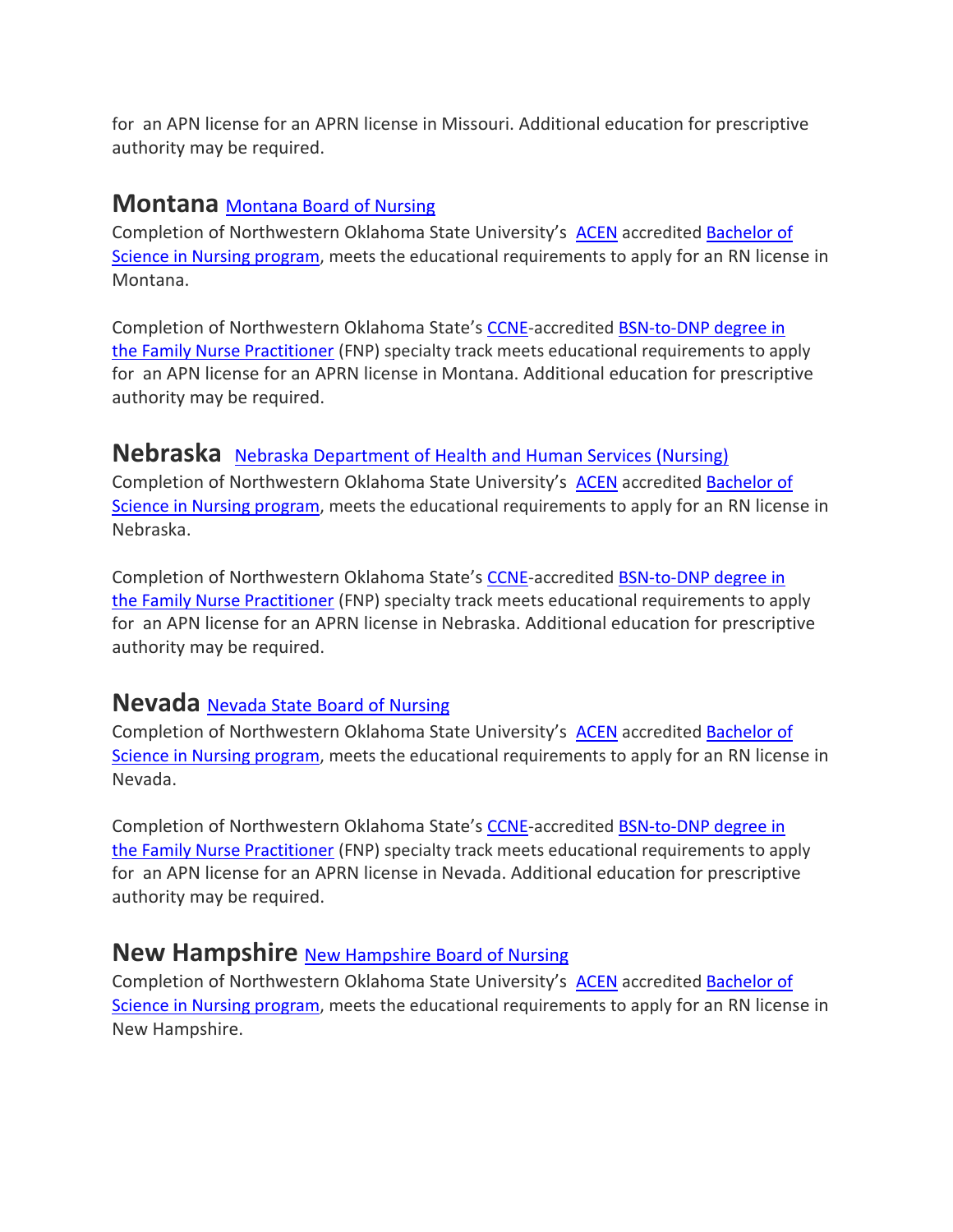Completion of Northwestern Oklahoma State's [CCNE-](https://www.aacnnursing.org/CCNE)accredited [BSN-to-DNP degree in](https://www.nwosu.edu/graduate-studies/bsn-to-dnp)  the [Family Nurse](https://www.nwosu.edu/graduate-studies/bsn-to-dnp) Practitioner (FNP) specialty track meets educational requirements to apply for an APN license for an APRN license in New Hampshire. Additional education for prescriptive authority may be required.

#### **New Jersey** New Jersey Board of [Nursing](http://www.njconsumeraffairs.gov/nur/pages/applications.aspx)

Completion of Northwestern Oklahoma State University's [ACEN](https://www.acenursing.org/acen-home/-) accredited [Bachelor](https://www.nwosu.edu/school-of-professional-studies/nursing/bachelor-of-science-in-nursing) of Science in Nursing [program,](https://www.nwosu.edu/school-of-professional-studies/nursing/bachelor-of-science-in-nursing) meets the educational requirements to apply for an RN license in New Jersey.

Completion of Northwestern Oklahoma State's [CCNE-](https://www.aacnnursing.org/CCNE)accredited [BSN-to-DNP degree in](https://www.nwosu.edu/graduate-studies/bsn-to-dnp)  the [Family Nurse Practitioner](https://www.nwosu.edu/graduate-studies/bsn-to-dnp) (FNP) specialty track meets educational requirements to apply for an APN license for an APRN license in New Jersey. Additional education for prescriptive authority may be required.

### **New Mexico** New Mexico Board of [Nursing](http://nmbon.sks.com/)

Completion of Northwestern Oklahoma State University's [ACEN](https://www.acenursing.org/acen-home/-) accredited [Bachelor](https://www.nwosu.edu/school-of-professional-studies/nursing/bachelor-of-science-in-nursing) of Science in Nursing [program,](https://www.nwosu.edu/school-of-professional-studies/nursing/bachelor-of-science-in-nursing) meets the educational requirements to apply for an RN license in New Mexico.

Completion of Northwestern Oklahoma State's [CCNE-](https://www.aacnnursing.org/CCNE)accredited [BSN-to-DNP degree in](https://www.nwosu.edu/graduate-studies/bsn-to-dnp)  the [Family Nurse Practitioner](https://www.nwosu.edu/graduate-studies/bsn-to-dnp) (FNP) specialty track meets educational requirements to apply for an APN license for an APRN license in New Mexico. Additional education for prescriptive authority may be required.

## **New York** New York Office of the [Professions](http://www.op.nysed.gov/prof/nurse/) (Nursing)

Completion of Northwestern Oklahoma State University's [ACEN](https://www.acenursing.org/acen-home/-) accredited [Bachelor](https://www.nwosu.edu/school-of-professional-studies/nursing/bachelor-of-science-in-nursing) of Science in Nursing [program,](https://www.nwosu.edu/school-of-professional-studies/nursing/bachelor-of-science-in-nursing) meets the educational requirements to apply for an RN license in New York. However, individuals must meet also complete New York child abuse [reporting](http://www.op.nysed.gov/prof/nurse/nursing.htm) and infection control [coursework](http://www.op.nysed.gov/prof/nurse/nursing.htm) or qualify for exemptions.

Completion of Northwestern Oklahoma State's [CCNE-](https://www.aacnnursing.org/CCNE)accredited [BSN-to-DNP degree in](https://www.nwosu.edu/graduate-studies/bsn-to-dnp)  the [Family Nurse Practitioner](https://www.nwosu.edu/graduate-studies/bsn-to-dnp) (FNP) specialty track meets educational requirements to apply for an APN license for an APRN license in New York. However, an individual must also complete [instruction](http://www.op.nysed.gov/prof/nurse/np.htm#additional) specific to New York and federal laws to apply for a nurse practitioner license.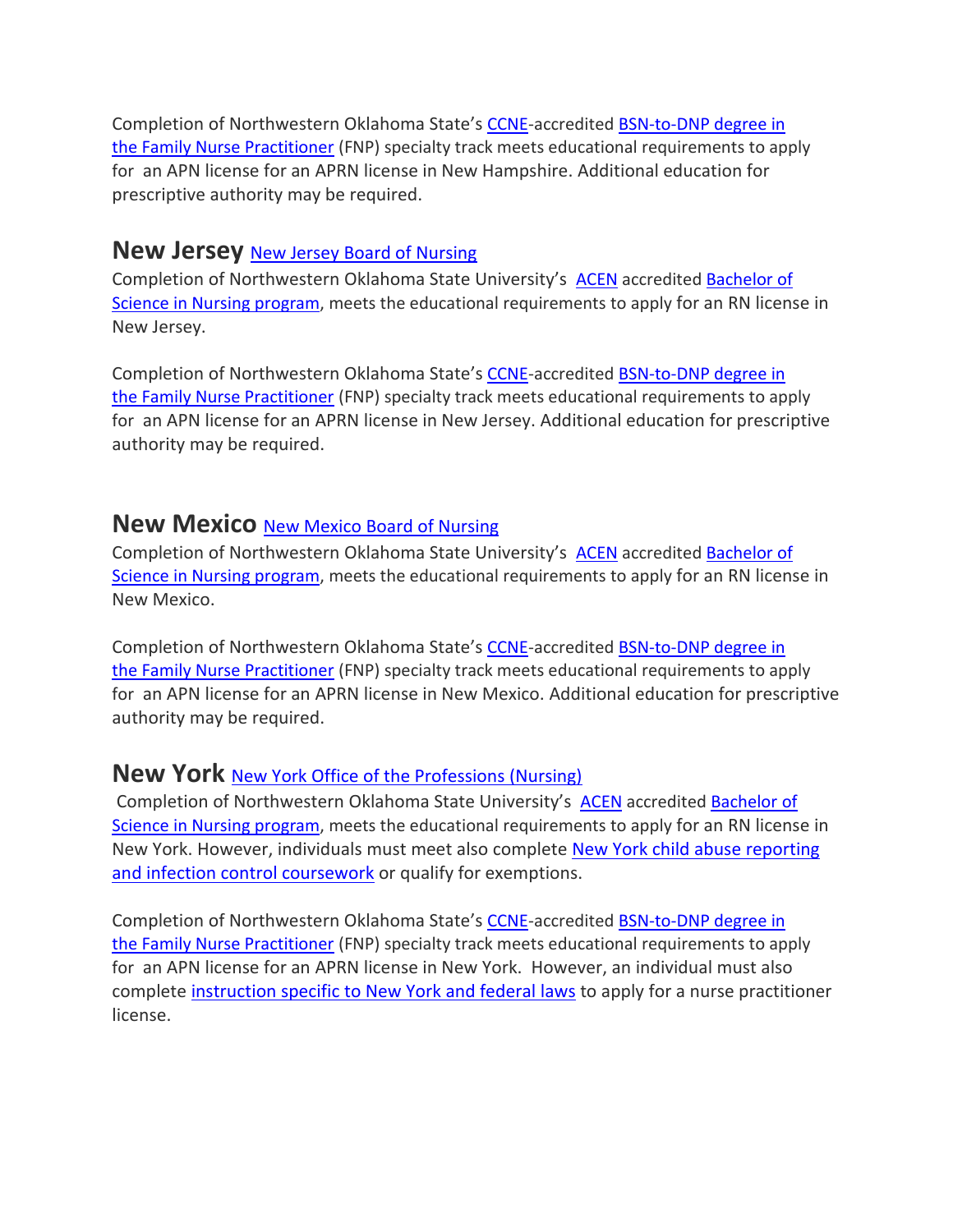# **North Carolina** North Carolina Board of Nursing

Completion of Northwestern Oklahoma State University's [ACEN](https://www.acenursing.org/acen-home/-) accredited [Bachelor](https://www.nwosu.edu/school-of-professional-studies/nursing/bachelor-of-science-in-nursing) of Science in Nursing [program,](https://www.nwosu.edu/school-of-professional-studies/nursing/bachelor-of-science-in-nursing) meets the educational requirements to apply for an RN license in North Carolina.

Completion of Northwestern Oklahoma State's [CCNE-](https://www.aacnnursing.org/CCNE)accredited BSN-to-DNP degree in the [Family Nurse Practitioner](https://www.nwosu.edu/graduate-studies/bsn-to-dnp) (FNP) specialty track meets educational requirements to apply for an APN license for an APRN license in North Carolina. Additional education for prescriptive authority may be required.

## **North Dakota** North Dakota Board of [Nursing](http://www.ndbon.org/)

Completion of Northwestern Oklahoma State University's [ACEN](https://www.acenursing.org/acen-home/-) accredited [Bachelor](https://www.nwosu.edu/school-of-professional-studies/nursing/bachelor-of-science-in-nursing) of Science in Nursing [program,](https://www.nwosu.edu/school-of-professional-studies/nursing/bachelor-of-science-in-nursing) meets the educational requirements to apply for an RN license in North Dakota.

Completion of Northwestern Oklahoma State's [CCNE-](https://www.aacnnursing.org/CCNE)accredited [BSN-to-DNP degree in](https://www.nwosu.edu/graduate-studies/bsn-to-dnp)  the [Family Nurse Practitioner](https://www.nwosu.edu/graduate-studies/bsn-to-dnp) (FNP) specialty track meets educational requirements to apply for an APN license for an APRN license in North Dakota. Additional education for prescriptive authority may be required.

#### **Ohio** Ohio Board of Nursing

Completion of Northwestern Oklahoma State University's [ACEN](https://www.acenursing.org/acen-home/-) accredited [Bachelor](https://www.nwosu.edu/school-of-professional-studies/nursing/bachelor-of-science-in-nursing) of Science in Nursing [program,](https://www.nwosu.edu/school-of-professional-studies/nursing/bachelor-of-science-in-nursing) meets the educational requirements to apply for an RN license in Ohio.

Completion of Northwestern Oklahoma State's [CCNE-](https://www.aacnnursing.org/CCNE)accredited [BSN-to-DNP degree in](https://www.nwosu.edu/graduate-studies/bsn-to-dnp)  the [Family Nurse Practitioner](https://www.nwosu.edu/graduate-studies/bsn-to-dnp) (FNP) specialty track meets educational requirements to apply for an APN license for an APRN license in Ohio. Additional education for prescriptive authority may be required.

#### **[Oklahoma](http://nursing.ok.gov/)** Oklahoma Board of Nursing

Completion of Northwestern Oklahoma State University's [ACEN](https://www.acenursing.org/acen-home/-) accredited [Bachelor](https://www.nwosu.edu/school-of-professional-studies/nursing/bachelor-of-science-in-nursing) of Science in Nursing [program,](https://www.nwosu.edu/school-of-professional-studies/nursing/bachelor-of-science-in-nursing) meets the educational requirements to apply for an RN license in Oklahoma.

Completion of Northwestern Oklahoma State's [CCNE-](https://www.aacnnursing.org/CCNE)accredited [BSN-to-DNP degree in](https://www.nwosu.edu/graduate-studies/bsn-to-dnp)  the [Family Nurse Practitioner](https://www.nwosu.edu/graduate-studies/bsn-to-dnp) (FNP) specialty track meets educational requirements to apply for an APN license for an APRN license in Oklahoma.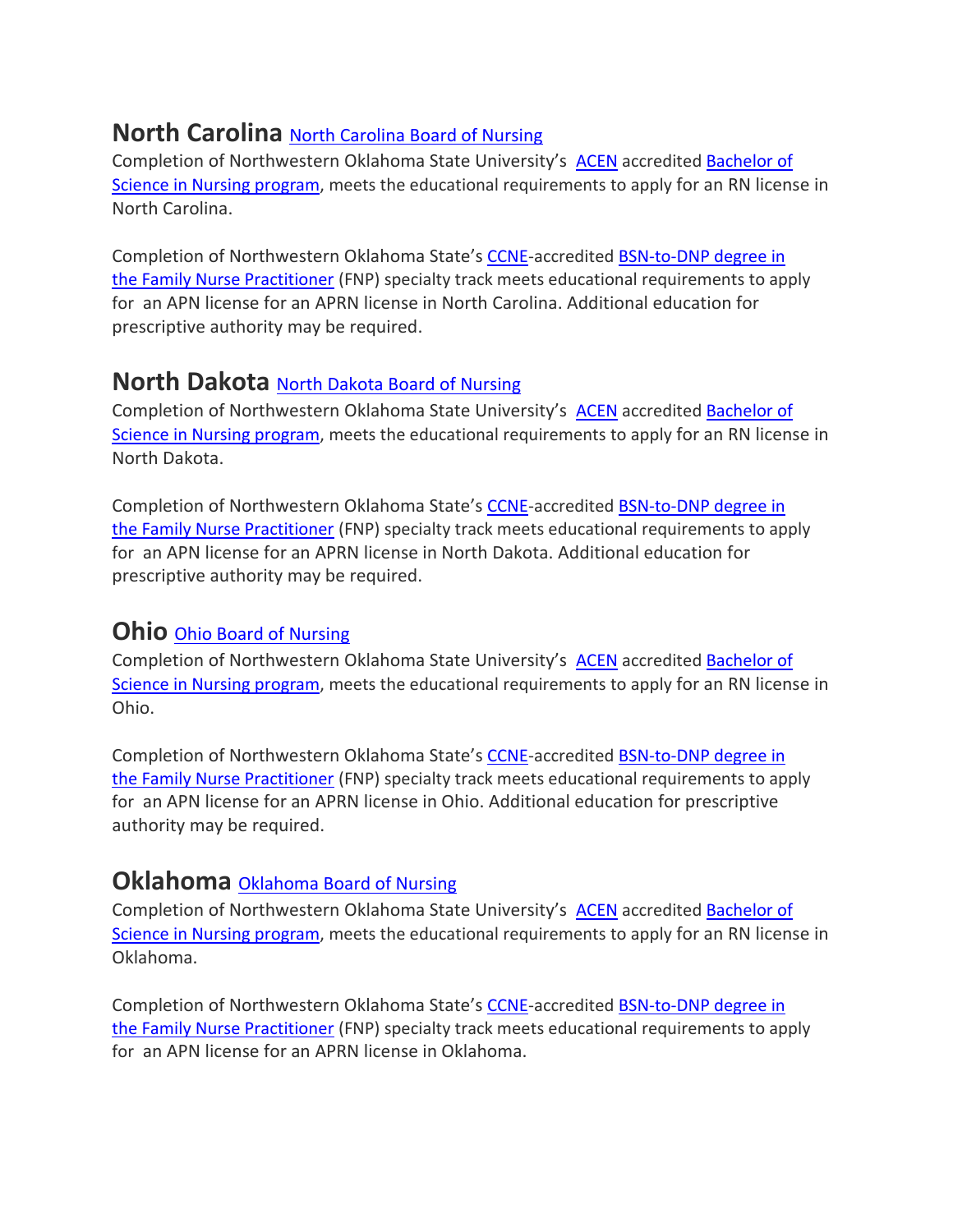# **Oregon** Oregon State Board of Nursing

Northwestern Oklahoma State University cannot determine if the **[ACEN](https://www.acenursing.org/acen-home/-)** accredited **[Bachelor](https://www.nwosu.edu/school-of-professional-studies/nursing/bachelor-of-science-in-nursing)** of Science in Nursing [program](https://www.nwosu.edu/school-of-professional-studies/nursing/bachelor-of-science-in-nursing) meets the educational requirements to apply for an RN License in Oregon.

Completion of Northwestern Oklahoma State's [CCNE-](https://www.aacnnursing.org/CCNE)accredited BSN-to-DNP degree in the [Family Nurse Practitioner](https://www.nwosu.edu/graduate-studies/bsn-to-dnp) (FNP) specialty track meets educational requirements to apply for an APN license for an APRN license in Oregon. Additional education for prescriptive authority may be required.

## **Pennsylvania** [Pennsylvania](http://www.dos.pa.gov/ProfessionalLicensing/BoardsCommissions/Nursing/Pages/default.aspx#.VTEYxCFVhBd) State Board of Nursing

Completion of Northwestern Oklahoma State University's [ACEN](https://www.acenursing.org/acen-home/-) accredited [Bachelor](https://www.nwosu.edu/school-of-professional-studies/nursing/bachelor-of-science-in-nursing) of Science in Nursing [program,](https://www.nwosu.edu/school-of-professional-studies/nursing/bachelor-of-science-in-nursing) meets the educational requirements to apply for an RN license in Pennsylvania.

Completion of Northwestern Oklahoma State's [CCNE-](https://www.aacnnursing.org/CCNE)accredited [BSN-to-DNP degree in](https://www.nwosu.edu/graduate-studies/bsn-to-dnp)  the [Family Nurse Practitioner](https://www.nwosu.edu/graduate-studies/bsn-to-dnp) (FNP) specialty track meets educational requirements to apply for an APN license for an APRN license in Pennsylvania. Additional education for prescriptive authority may be required.

#### **Rhode Island** Rhode Island Board of Nurse [Registration](http://www.health.ri.gov/for/nurses/index.php) and Nursing Education

Completion of Northwestern Oklahoma State University's [ACEN](https://www.acenursing.org/acen-home/-) accredited [Bachelor](https://www.nwosu.edu/school-of-professional-studies/nursing/bachelor-of-science-in-nursing) of Science in Nursing [program,](https://www.nwosu.edu/school-of-professional-studies/nursing/bachelor-of-science-in-nursing) meets the educational requirements to apply for an RN license in Rhode Island.

Completion of Northwestern Oklahoma State's [CCNE-](https://www.aacnnursing.org/CCNE)accredited [BSN-to-DNP degree in](https://www.nwosu.edu/graduate-studies/bsn-to-dnp)  the [Family Nurse Practitioner](https://www.nwosu.edu/graduate-studies/bsn-to-dnp) (FNP) specialty track meets educational requirements to apply for an APN license for an APRN license in Rhode Island. Additional education for prescriptive authority may be required.

#### **South Carolina** South [Carolina](http://www.llr.state.sc.us/pol/nursing) Board of Nursing

Completion of Northwestern Oklahoma State University's [ACEN](https://www.acenursing.org/acen-home/-) accredited [Bachelor](https://www.nwosu.edu/school-of-professional-studies/nursing/bachelor-of-science-in-nursing) of Science in Nursing [program,](https://www.nwosu.edu/school-of-professional-studies/nursing/bachelor-of-science-in-nursing) meets the educational requirements to apply for an RN license in South Carolina.

Completion of Northwestern Oklahoma State's [CCNE-](https://www.aacnnursing.org/CCNE)accredited [BSN-to-DNP degree in](https://www.nwosu.edu/graduate-studies/bsn-to-dnp)  the [Family Nurse Practitioner](https://www.nwosu.edu/graduate-studies/bsn-to-dnp) (FNP) specialty track meets educational requirements to apply for an APN license for an APRN license in South Carolina. Additional education for prescriptive authority may be required.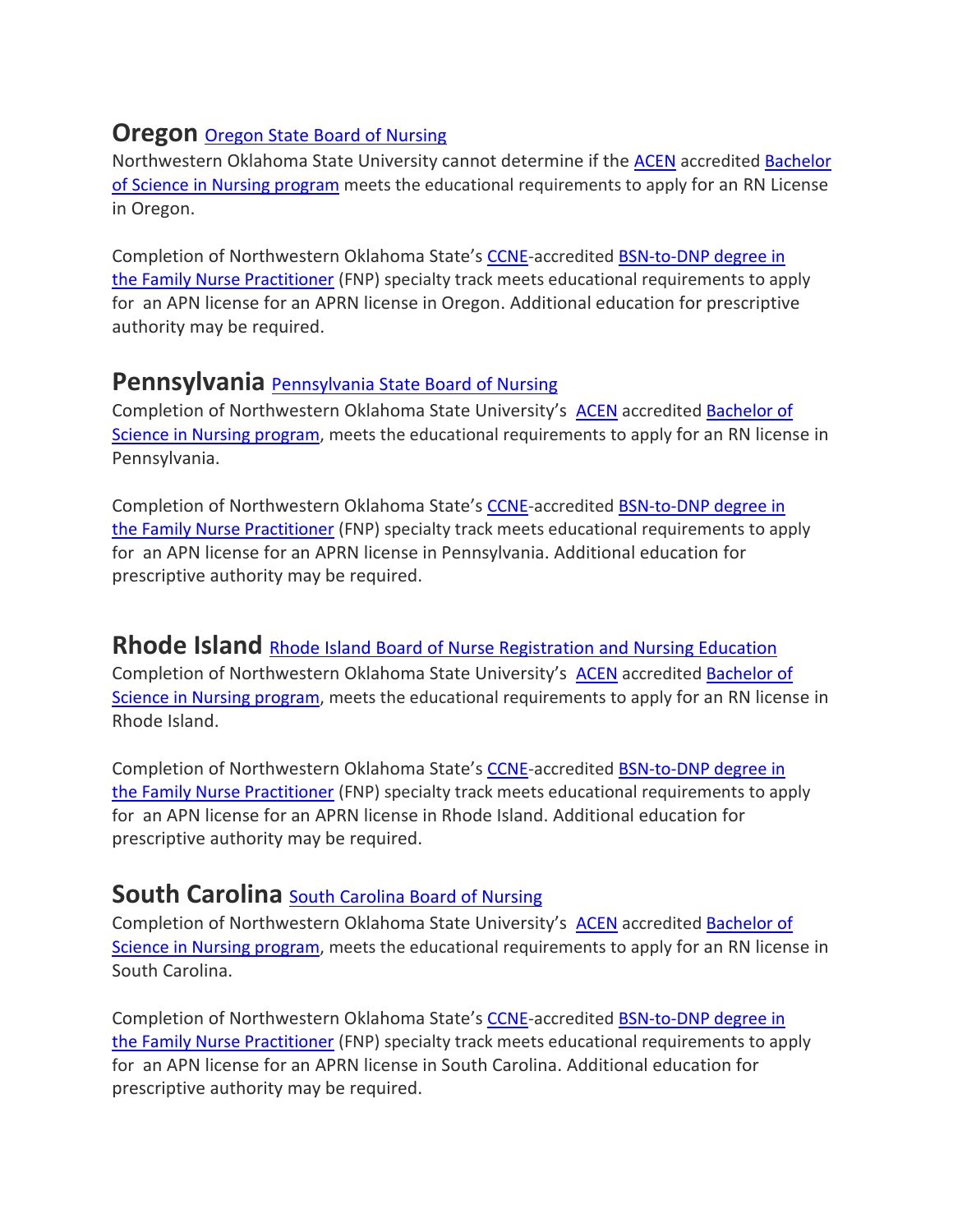# **South Dakota** South Dakota Board of [Nursing](https://doh.sd.gov/boards/nursing/)

Completion of Northwestern Oklahoma State University's [ACEN](https://www.acenursing.org/acen-home/-) accredited [Bachelor](https://www.nwosu.edu/school-of-professional-studies/nursing/bachelor-of-science-in-nursing) of Science in Nursing [program,](https://www.nwosu.edu/school-of-professional-studies/nursing/bachelor-of-science-in-nursing) meets the educational requirements to apply for an RN license in South Dakota.

Completion of Northwestern Oklahoma State's [CCNE-](https://www.aacnnursing.org/CCNE)accredited BSN-to-DNP degree in the [Family Nurse Practitioner](https://www.nwosu.edu/graduate-studies/bsn-to-dnp) (FNP) specialty track meets educational requirements to apply for an APN license for an APRN license in South Dakota. Additional education for prescriptive authority may be required.

#### **Tennessee** [Tennessee](https://www.tn.gov/health/health-program-areas/health-professional-boards/nursing-board/nursing-board/about.html) Board of Nursing

Completion of Northwestern Oklahoma State University's [ACEN](https://www.acenursing.org/acen-home/-) accredited [Bachelor](https://www.nwosu.edu/school-of-professional-studies/nursing/bachelor-of-science-in-nursing) of Science in Nursing [program,](https://www.nwosu.edu/school-of-professional-studies/nursing/bachelor-of-science-in-nursing) meets the educational requirements to apply for an RN license in Tennessee.

Completion of Northwestern Oklahoma State's [CCNE-](https://www.aacnnursing.org/CCNE)accredited [BSN-to-DNP degree in](https://www.nwosu.edu/graduate-studies/bsn-to-dnp)  the [Family Nurse Practitioner](https://www.nwosu.edu/graduate-studies/bsn-to-dnp) (FNP) specialty track meets educational requirements to apply for an APN license for an APRN license in Tennessee. Additional education for prescriptive authority may be required.

#### **Texas** Texas Board of [Nursing](http://www.bon.texas.gov/)

Completion of Northwestern Oklahoma State University's [ACEN](https://www.acenursing.org/acen-home/-) accredited [Bachelor](https://www.nwosu.edu/school-of-professional-studies/nursing/bachelor-of-science-in-nursing) of Science in Nursing [program,](https://www.nwosu.edu/school-of-professional-studies/nursing/bachelor-of-science-in-nursing) meets the educational requirements to apply for an RN license in Texas.

Completion of Northwestern Oklahoma State's [CCNE-](https://www.aacnnursing.org/CCNE)accredited [BSN-to-DNP degree in](https://www.nwosu.edu/graduate-studies/bsn-to-dnp)  the [Family Nurse Practitioner](https://www.nwosu.edu/graduate-studies/bsn-to-dnp) (FNP) specialty track meets educational requirements to apply for an APN license for an APRN license in Texas. Additional education for prescriptive authority may be required.

#### **Utah** Utah Division of [Occupational](https://dopl.utah.gov/nur/index.html) and Professional Licensing (Nursing)

Completion of Northwestern Oklahoma State University's [ACEN](https://www.acenursing.org/acen-home/-) accredited [Bachelor](https://www.nwosu.edu/school-of-professional-studies/nursing/bachelor-of-science-in-nursing) of Science in Nursing [program,](https://www.nwosu.edu/school-of-professional-studies/nursing/bachelor-of-science-in-nursing) meets the educational requirements to apply for an RN license in Utah.

Completion of Northwestern Oklahoma State's [CCNE-](https://www.aacnnursing.org/CCNE)accredited [BSN-to-DNP degree in](https://www.nwosu.edu/graduate-studies/bsn-to-dnp)  the [Family Nurse Practitioner](https://www.nwosu.edu/graduate-studies/bsn-to-dnp) (FNP) specialty track meets educational requirements to apply for an APN license for an APRN license in Utah. Additional education for prescriptive authority may be required.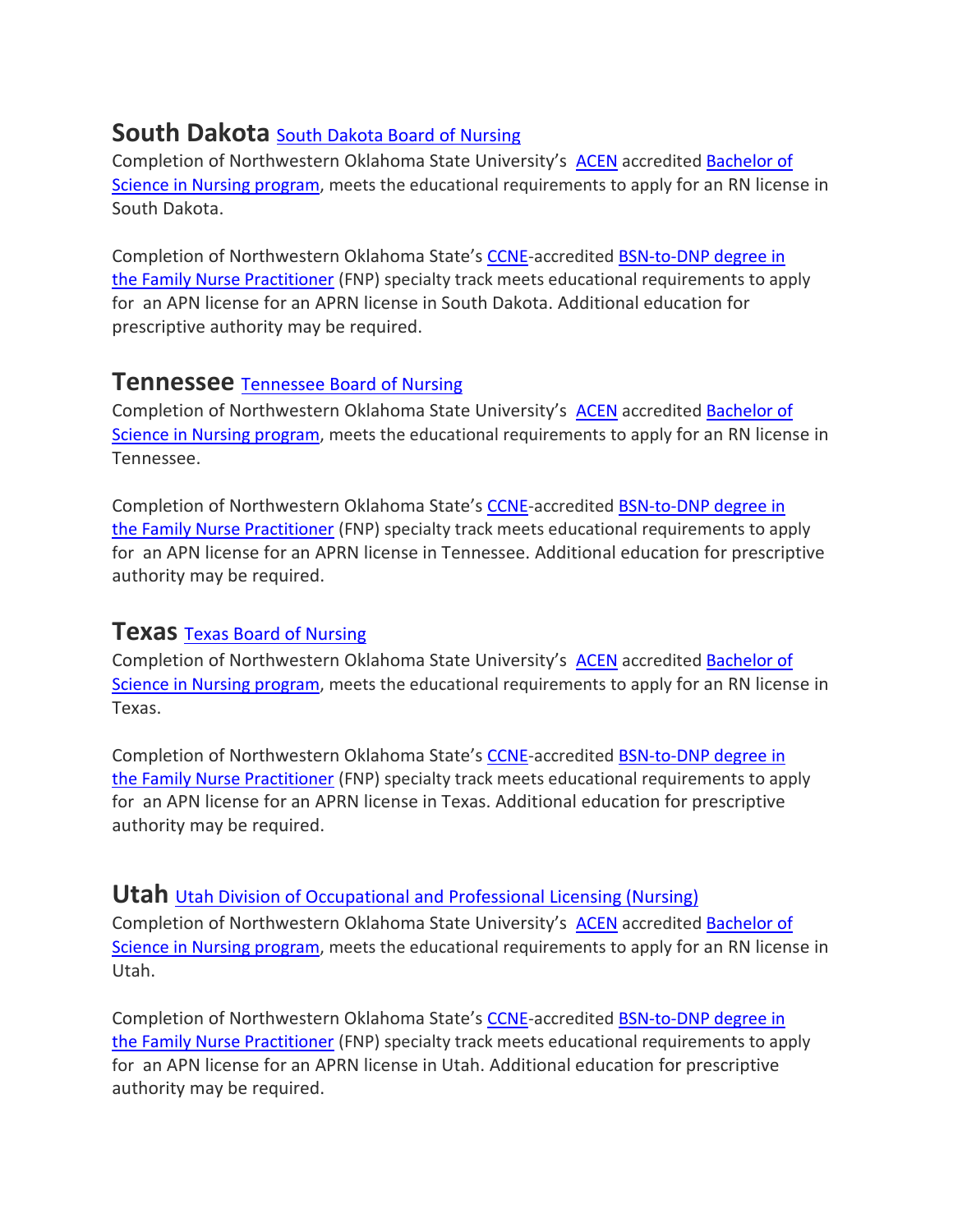# **Vermont** [Vermont](https://sos.vermont.gov/nursing/) Board of Nursing

Completion of Northwestern Oklahoma State University's [ACEN](https://www.acenursing.org/acen-home/-) accredited [Bachelor](https://www.nwosu.edu/school-of-professional-studies/nursing/bachelor-of-science-in-nursing) of Science in Nursing [program,](https://www.nwosu.edu/school-of-professional-studies/nursing/bachelor-of-science-in-nursing) meets the educational requirements to apply for an RN license in Vermont.

Completion of Northwestern Oklahoma State's [CCNE-](https://www.aacnnursing.org/CCNE)accredited BSN-to-DNP degree in the [Family Nurse Practitioner](https://www.nwosu.edu/graduate-studies/bsn-to-dnp) (FNP) specialty track meets educational requirements to apply for an APN license for an APRN license in Vermont. Additional education for prescriptive authority may be required.

## **Virginia** Virginia Board of [Nursing](http://www.dhp.virginia.gov/nursing/)

Northwestern Oklahoma State University cannot determine if the [ACEN](https://www.acenursing.org/acen-home/-) accredited [Bachelor](https://www.nwosu.edu/school-of-professional-studies/nursing/bachelor-of-science-in-nursing) of Science in Nursing [program](https://www.nwosu.edu/school-of-professional-studies/nursing/bachelor-of-science-in-nursing) meets the educational requirements to apply for an RN License in Virginia.

Completion of Northwestern Oklahoma State's [CCNE-](https://www.aacnnursing.org/CCNE)accredited [BSN-to-DNP degree in](https://www.nwosu.edu/graduate-studies/bsn-to-dnp)  the [Family Nurse Practitioner](https://www.nwosu.edu/graduate-studies/bsn-to-dnp) (FNP) specialty track meets educational requirements to apply for an APN license for an APRN license in Virginia. Additional education for prescriptive authority may be required.

#### **Washington** Washington Nursing [Commission](https://www.doh.wa.gov/LicensesPermitsandCertificates/NursingCommission)

Northwestern Oklahoma State University cannot determine if the [ACEN](https://www.acenursing.org/acen-home/-) accredited [Bachelor](https://www.nwosu.edu/school-of-professional-studies/nursing/bachelor-of-science-in-nursing) of Science in Nursing [program](https://www.nwosu.edu/school-of-professional-studies/nursing/bachelor-of-science-in-nursing) meets the educational requirements to apply for an RN License in Washington.

Completion of Northwestern Oklahoma State's [CCNE-](https://www.aacnnursing.org/CCNE)accredited [BSN-to-DNP degree in](https://www.nwosu.edu/graduate-studies/bsn-to-dnp)  the [Family Nurse Practitioner](https://www.nwosu.edu/graduate-studies/bsn-to-dnp) (FNP) specialty track meets educational requirements to apply for an APN license for an APRN license in Virginia. Additional education for prescriptive authority may be required.

## **West Virginia** West [Virginia](http://www.wvrnboard.wv.gov/Pages/default.aspx) RN Board

Completion of Northwestern Oklahoma State University's [ACEN](https://www.acenursing.org/acen-home/-) accredited [Bachelor](https://www.nwosu.edu/school-of-professional-studies/nursing/bachelor-of-science-in-nursing) of Science in Nursing [program,](https://www.nwosu.edu/school-of-professional-studies/nursing/bachelor-of-science-in-nursing) meets the educational requirements to apply for an RN license in West Virginia.

Completion of Northwestern Oklahoma State's [CCNE-](https://www.aacnnursing.org/CCNE)accredited [BSN-to-DNP degree in](https://www.nwosu.edu/graduate-studies/bsn-to-dnp)  the [Family Nurse Practitioner](https://www.nwosu.edu/graduate-studies/bsn-to-dnp) (FNP) specialty track meets educational requirements to apply for an APN license for an APRN license in West Virginia. Additional education for prescriptive authority may be required.